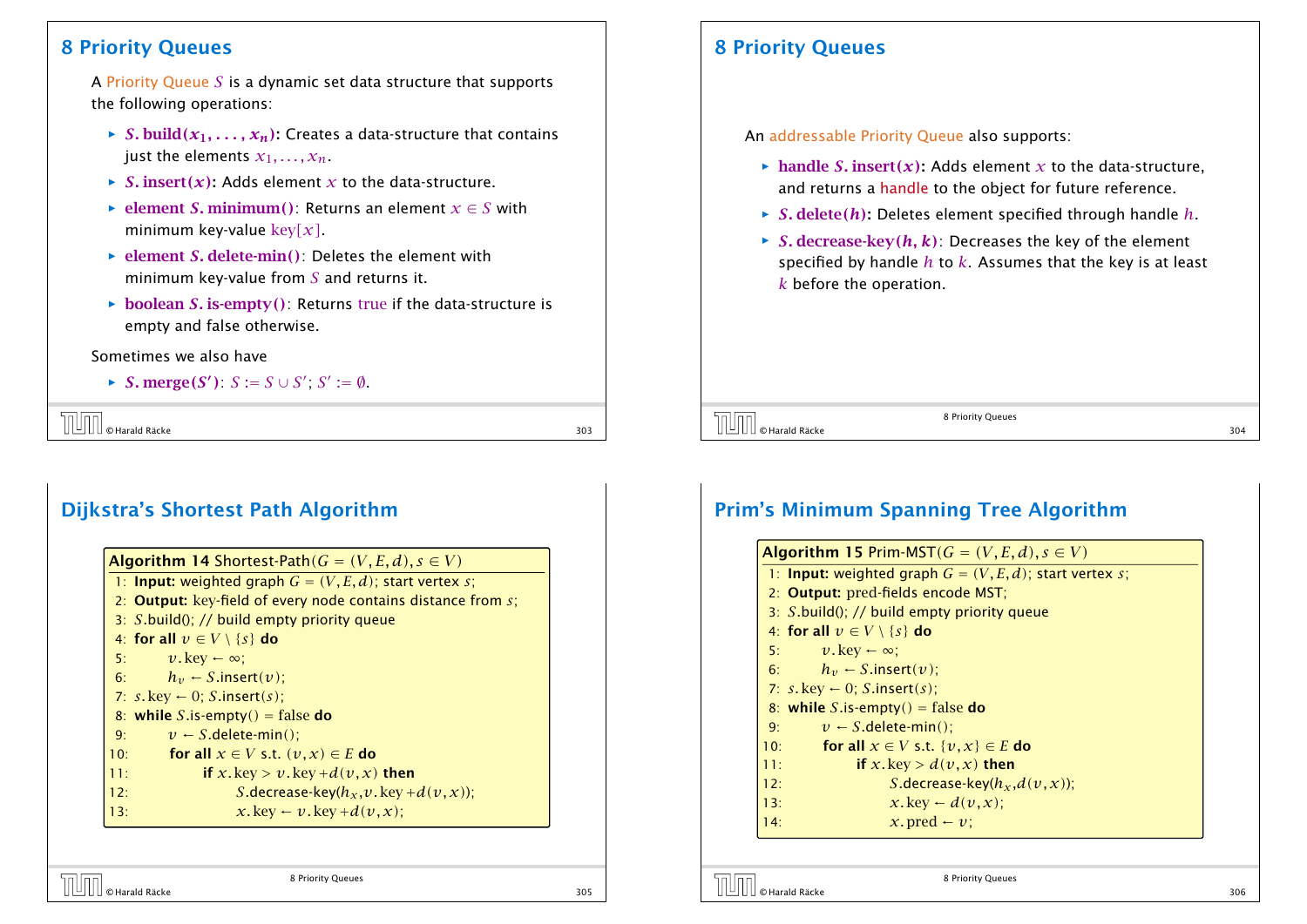#### Analysis of Dijkstra and Prim

Both algorithms require:

- ▶ 1 build() operation
- $\blacktriangleright$  |*V*| insert() operations
- $\blacktriangleright$   $|V|$  delete-min() operations
- $\blacktriangleright$   $|V|$  is-empty() operations
- $\blacktriangleright$  |*E*| decrease-key() operations

#### How good a running time can we obtain?

| $\sqrt{\left[\begin{matrix} 1 & 0 \\ 0 & \text{Hardl} \end{matrix}\right]}$ $\odot$ Harald Räcke | 8 Priority Queues |     |
|--------------------------------------------------------------------------------------------------|-------------------|-----|
|                                                                                                  |                   | 307 |

# 8 Priority Queues

Using Binary Heaps, Prim and Dijkstra run in time  $\mathcal{O}((|V| + |E|)\log|V|)$ .

Using Fibonacci Heaps, Prim and Dijkstra run in time  $\mathcal{O}(|V|\log|V| + |E|)$ .

8 Priority Queues  $\sqrt{309}$   $\sqrt{309}$   $\sqrt{309}$   $\sqrt{309}$   $\sqrt{309}$   $\sqrt{309}$   $\sqrt{309}$   $\sqrt{309}$   $\sqrt{309}$   $\sqrt{309}$   $\sqrt{309}$   $\sqrt{309}$   $\sqrt{309}$   $\sqrt{309}$   $\sqrt{309}$   $\sqrt{309}$   $\sqrt{309}$   $\sqrt{309}$   $\sqrt{309}$   $\sqrt{309}$   $\sqrt{309}$   $\sqrt{309}$ 

## 8 Priority Queues

| <i><b>Operation</b></i> | <b>Binary</b><br>Heap | <b>BST</b> | <b>Binomial</b><br>Heap | <b>Fibonacci</b><br>Heap <sup>*</sup> |
|-------------------------|-----------------------|------------|-------------------------|---------------------------------------|
| build                   | n                     | $n \log n$ | $n \log n$              | n                                     |
| minimum                 | 1                     | $\log n$   | $\log n$                | 1                                     |
| is-empty                | 1                     |            |                         | 1                                     |
| insert                  | $\log n$              | $\log n$   | $\log n$                | 1                                     |
| delete                  | $\log n^{**}$         | $\log n$   | $\log n$                | $\log n$                              |
| delete-min              | $\log n$              | $\log n$   | $\log n$                | $\log n$                              |
| decrease-key            | $\log n$              | $\log n$   | $\log n$                |                                       |
| merge                   | $\boldsymbol{n}$      | $n \log n$ | $\log n$                |                                       |

Note that most applications use build*()* only to create an empty heap which then costs time 1.

|                                                                                         | -----------------------------------<br>$\frac{1}{3}$ * Fibonacci heaps only give an $\frac{1}{3}$ * The standard version of binary heaps is not address- |
|-----------------------------------------------------------------------------------------|----------------------------------------------------------------------------------------------------------------------------------------------------------|
| amortized quarantee.<br>$\mathbf{I}$<br>$\overline{1}$ , the contract of $\overline{1}$ | able. Hence, it does not support a delete.                                                                                                               |

#### 8.1 Binary Heaps

- $\triangleright$  Nearly complete binary tree; only the last level is not full, and this one is filled from left to right.
- **►** Heap property: A node's key is not larger than the key of one of its children.

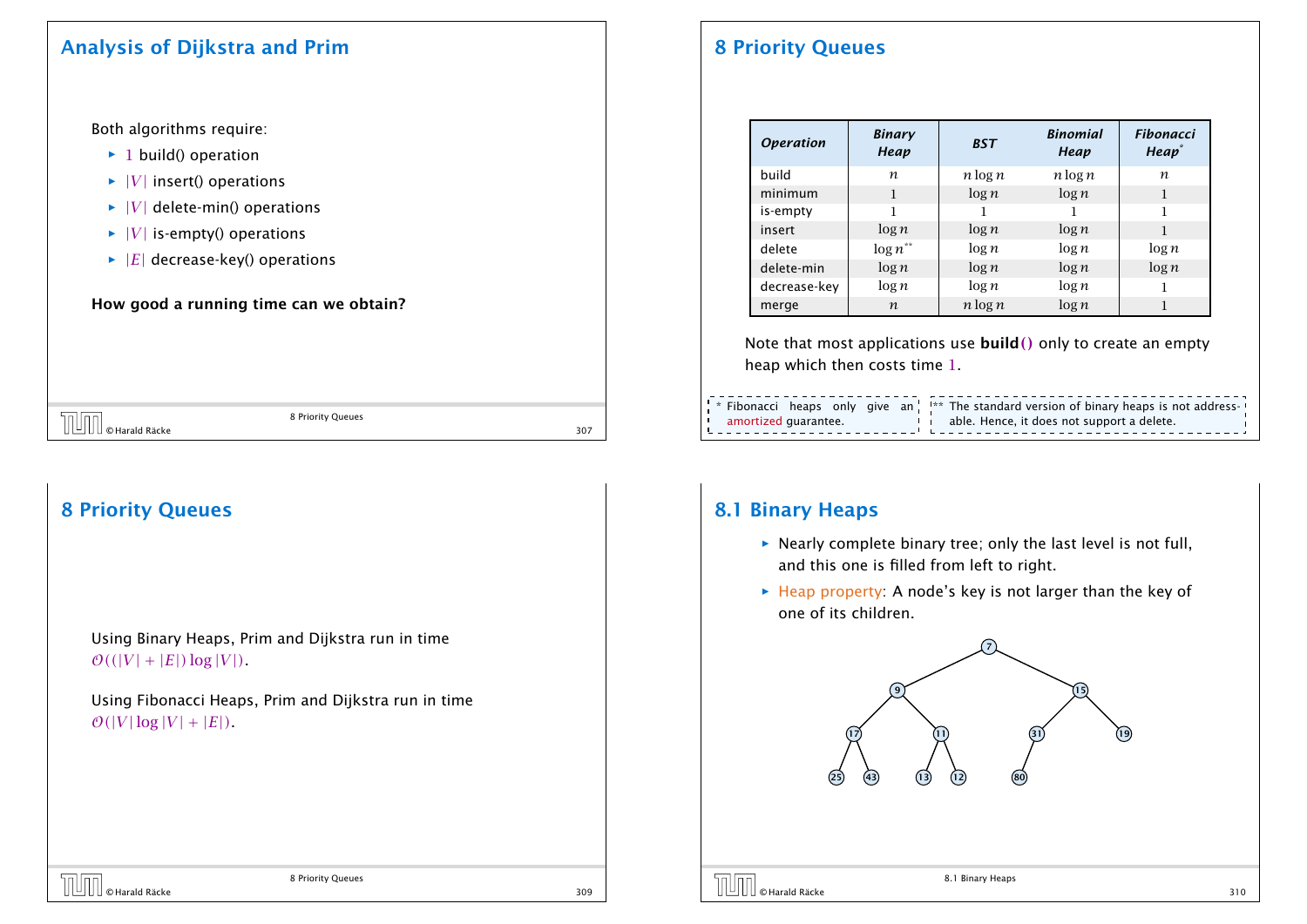#### Binary Heaps

#### Operations:

- $\triangleright$  minimum(): return the root-element. Time  $\mathcal{O}(1)$ .
- $\triangleright$  **is-empty()**: check whether root-pointer is null. Time  $\mathcal{O}(1)$ .

# 8.1 Binary Heaps  $\begin{array}{|c|c|}\n\hline\n\text{All} & \text{of } \text{Harald Räcke}\n\hline\n\end{array}$

#### 8.1 Binary Heaps

Maintain a pointer to the last element *x*.

 $\blacktriangleright$  We can compute the successor of  $x$ 

(last element when an element is inserted) in time  $O(\log n)$ .

go up until the last edge used was a left edge. go right; go left until you reach a null-pointer.

if you hit the root on the way up, go to the leftmost element; insert a new element as a left child;



#### 8.1 Binary Heaps

Maintain a pointer to the last element *x*.

 $\triangleright$  We can compute the predecessor of  $\chi$ (last element when x is deleted) in time  $\mathcal{O}(\log n)$ .

go up until the last edge used was a right edge. go left; go right until you reach a leaf

if you hit the root on the way up, go to the rightmost element



#### Insert

- 1. Insert element at successor of *x*.
- 2. Exchange with parent until heap property is fulfilled.



Note that an exchange can either be done by moving the data or by changing pointers. The latter method leads to an addressable priority queue.

© Harald Räcke 314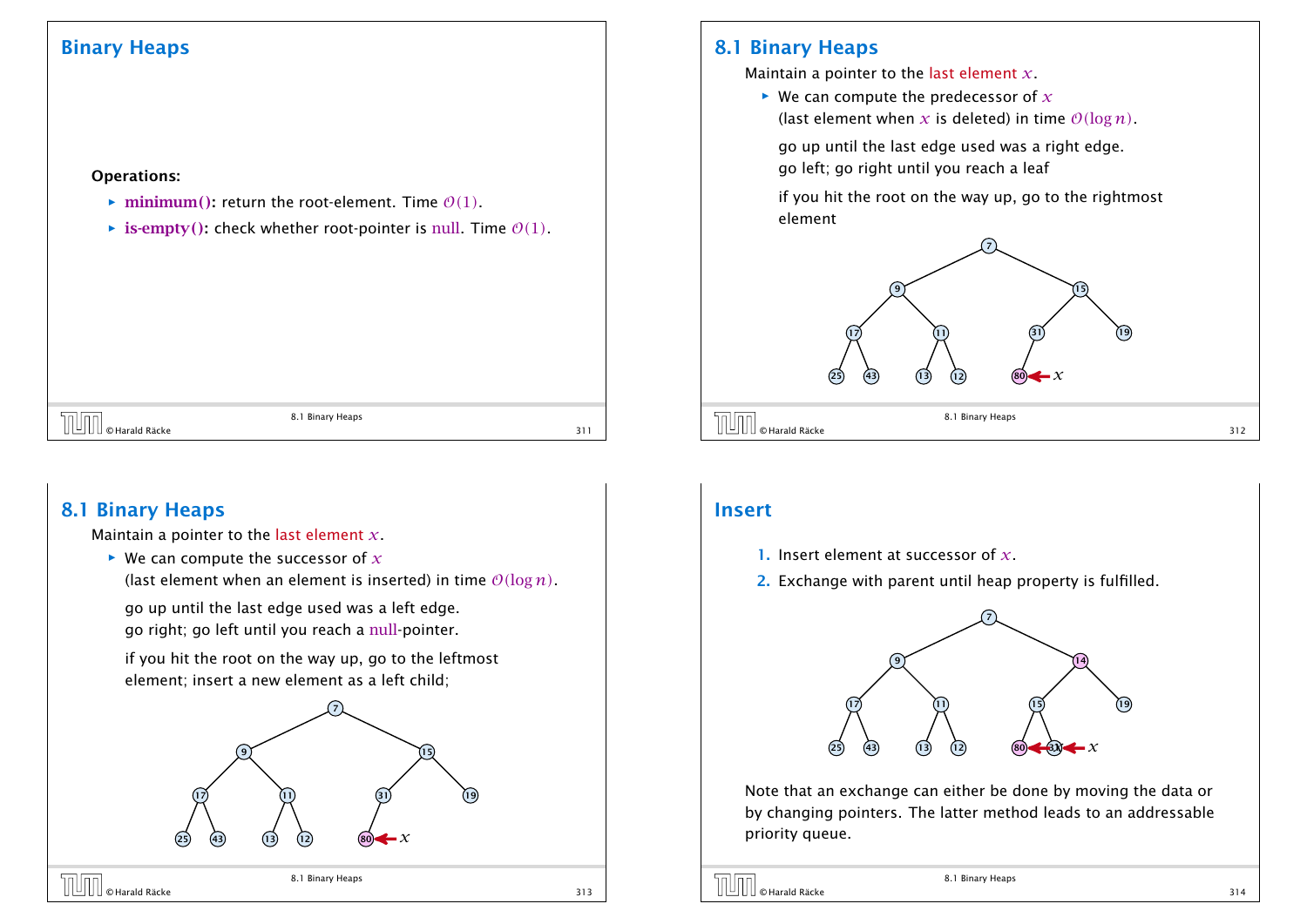#### Delete

- 1. Exchange the element to be deleted with the element *e* pointed to by *x*.
- 2. Restore the heap-property for the element *e*.



At its new position *e* may either travel up or down in the tree (but not both directions).

| --              | 8.1 Binary<br>Heaps |  |
|-----------------|---------------------|--|
| `Räcke<br>arald |                     |  |

## Build Heap



#### Binary Heaps

#### Operations:

- $\triangleright$  minimum(): return the root-element. Time  $\mathcal{O}(1)$ .
- $\triangleright$  **is-empty**(): check whether root-pointer is null. Time  $\mathcal{O}(1)$ .
- $\triangleright$  insert*(k)*: insert at *x* and bubble up. Time  $\mathcal{O}(\log n)$ .
- $\blacktriangleright$  delete(*h*): swap with *x* and bubble up or sift-down. Time  $O(log n)$ .

 $\overline{0}$   $\overline{0}$   $\overline{0}$   $\overline{0}$   $\overline{0}$   $\overline{0}$   $\overline{0}$   $\overline{0}$   $\overline{0}$   $\overline{0}$   $\overline{0}$   $\overline{0}$   $\overline{0}$   $\overline{0}$   $\overline{0}$   $\overline{0}$   $\overline{0}$   $\overline{0}$   $\overline{0}$   $\overline{0}$   $\overline{0}$   $\overline{0}$   $\overline{0}$   $\overline{0}$   $\overline{$ 

8.1 Binary Heaps

## Binary Heaps

#### Operations:

- $\triangleright$  minimum(): Return the root-element. Time  $\mathcal{O}(1)$ .
- $\triangleright$  **is-empty():** Check whether root-pointer is null. Time  $\mathcal{O}(1)$ .
- $\triangleright$  insert*(k)*: Insert at *x* and bubble up. Time  $\mathcal{O}(\log n)$ .
- $\blacktriangleright$  delete(*h*): Swap with *x* and bubble up or sift-down. Time  $O(\log n)$ .
- $\blacktriangleright$  build $(x_1, \ldots, x_n)$ : Insert elements arbitrarily; then do sift-down operations starting with the lowest layer in the tree. Time  $O(n)$ .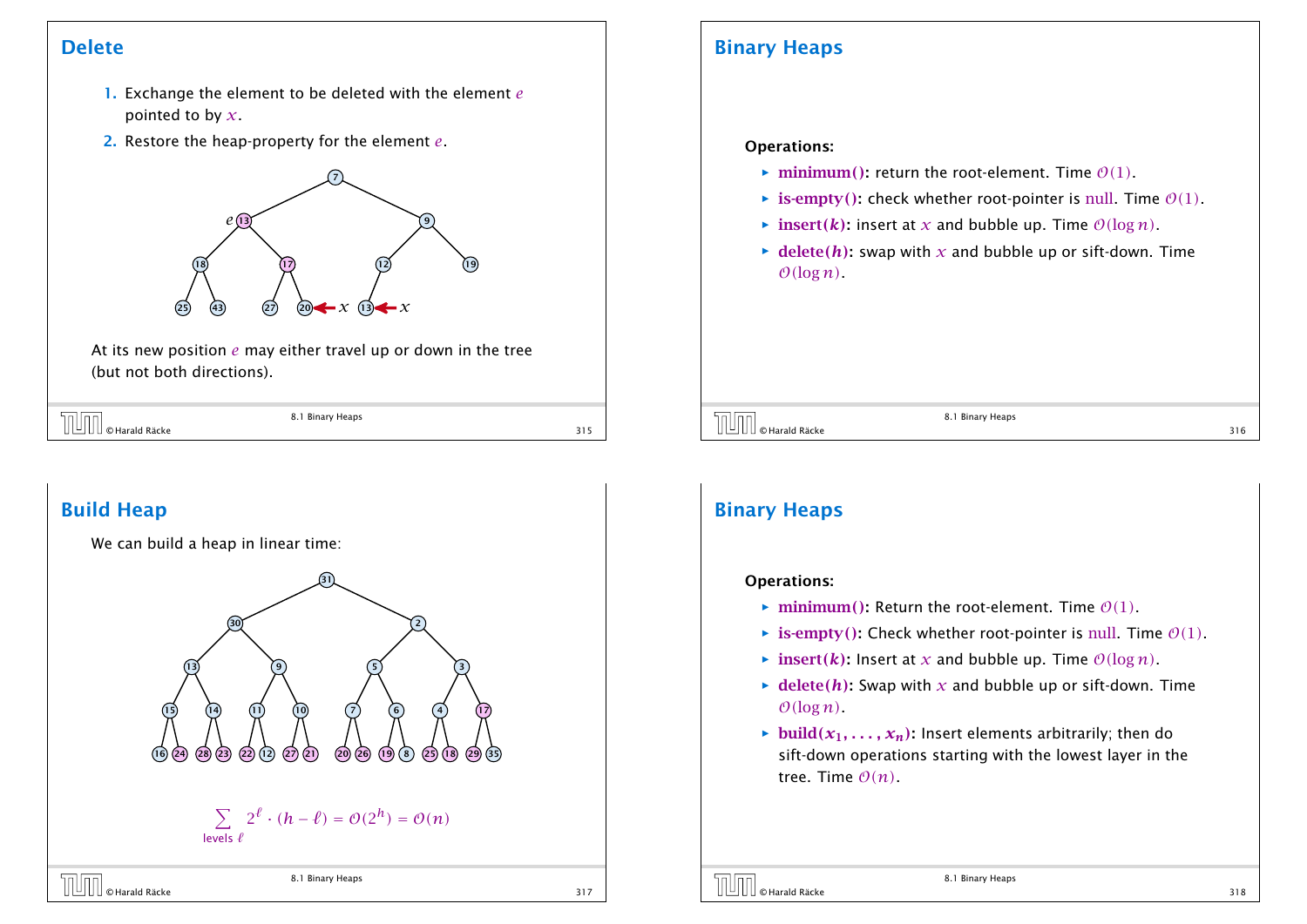#### Binary Heaps

The standard implementation of binary heaps is via arrays. Let *A*[0*, . . . , n* − 1*]* be an array

- ► The parent of *i*-th element is at position  $\lfloor \frac{i-1}{2} \rfloor$ .
- $\blacktriangleright$  The left child of *i*-th element is at position  $2i + 1$ .
- $\blacktriangleright$  The right child of *i*-th element is at position  $2i + 2$ .

Finding the successor of  $x$  is much easier than in the description on the previous slide. Simply increase or decrease *x*.

The resulting binary heap is not addressable. The elements don't maintain their positions and therefore there are no stable handles.

|                           | 8.1 Binary Heaps |     |
|---------------------------|------------------|-----|
| ∣∐ ∣© Harald Räcke<br>∣ – |                  | 319 |
|                           |                  |     |
|                           |                  |     |



## 8.2 Binomial Heaps

| <b>Operation</b> | <b>Binary</b><br>Heap | <b>BST</b> | <b>Binomial</b><br>Heap | <b>Fibonacci</b><br>Heap <sup>*</sup> |
|------------------|-----------------------|------------|-------------------------|---------------------------------------|
| build            | n                     | $n \log n$ | $n \log n$              | n                                     |
| minimum          | 1                     | $\log n$   | $\log n$                |                                       |
| is-empty         | 1                     |            |                         |                                       |
| insert           | $\log n$              | $\log n$   | $\log n$                |                                       |
| delete           | $\log n^{**}$         | $\log n$   | $\log n$                | $\log n$                              |
| delete-min       | $\log n$              | $\log n$   | $\log n$                | $\log n$                              |
| decrease-key     | $\log n$              | $\log n$   | $\log n$                |                                       |
| merge            | $\boldsymbol{n}$      | $n \log n$ | log n                   |                                       |

EN UNIVERSITY OF REAL RATE OF A SALE SERVICE SERVICE SERVICE SERVICE SERVICE SERVICE SERVICE SERVICE SERVICE S<br>
320

8.2 Binomial Heaps

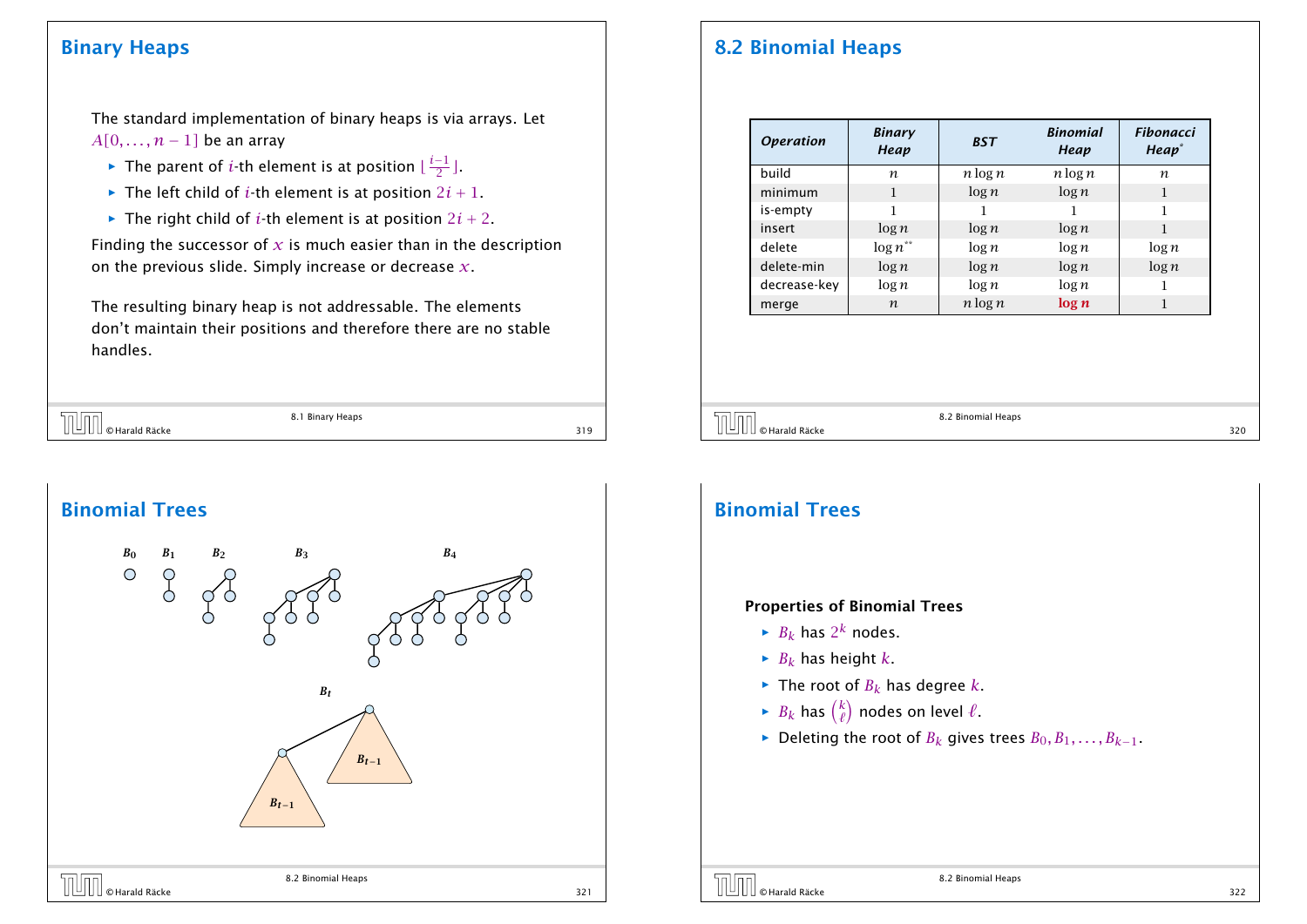#### Binomial Trees



|      | <sup>2</sup> Binomia.<br>Heaps |            |  |
|------|--------------------------------|------------|--|
| кске |                                | ---<br>دےد |  |

## Binomial Trees



The number of nodes on level  $\ell$  in tree  $B_k$  is therefore

 $(k - 1)$  $\ell - 1$ ! +  $(k - 1)$ *`* ! = *k `* !

| $\begin{array}{ c c }\hline \text{}} \end{array}$ $\begin{array}{ c c }\hline \text{}} \end{array}$ o Harald Räcke | 8.2 Binomial Heaps |     |
|--------------------------------------------------------------------------------------------------------------------|--------------------|-----|
|                                                                                                                    |                    | 325 |

#### Binomial Trees



© Harald Räcke 324

8.2 Binomial Heaps

#### Binomial Trees



The binomial tree  $B_k$  is a sub-graph of the hypercube  $H_k$ .

The parent of a node with label  $b_n, \ldots, b_1, b_0$  is obtained by setting the least significant 1-bit to 0.

The  $\ell$ -th level contains nodes that have  $\ell$  1's in their label.

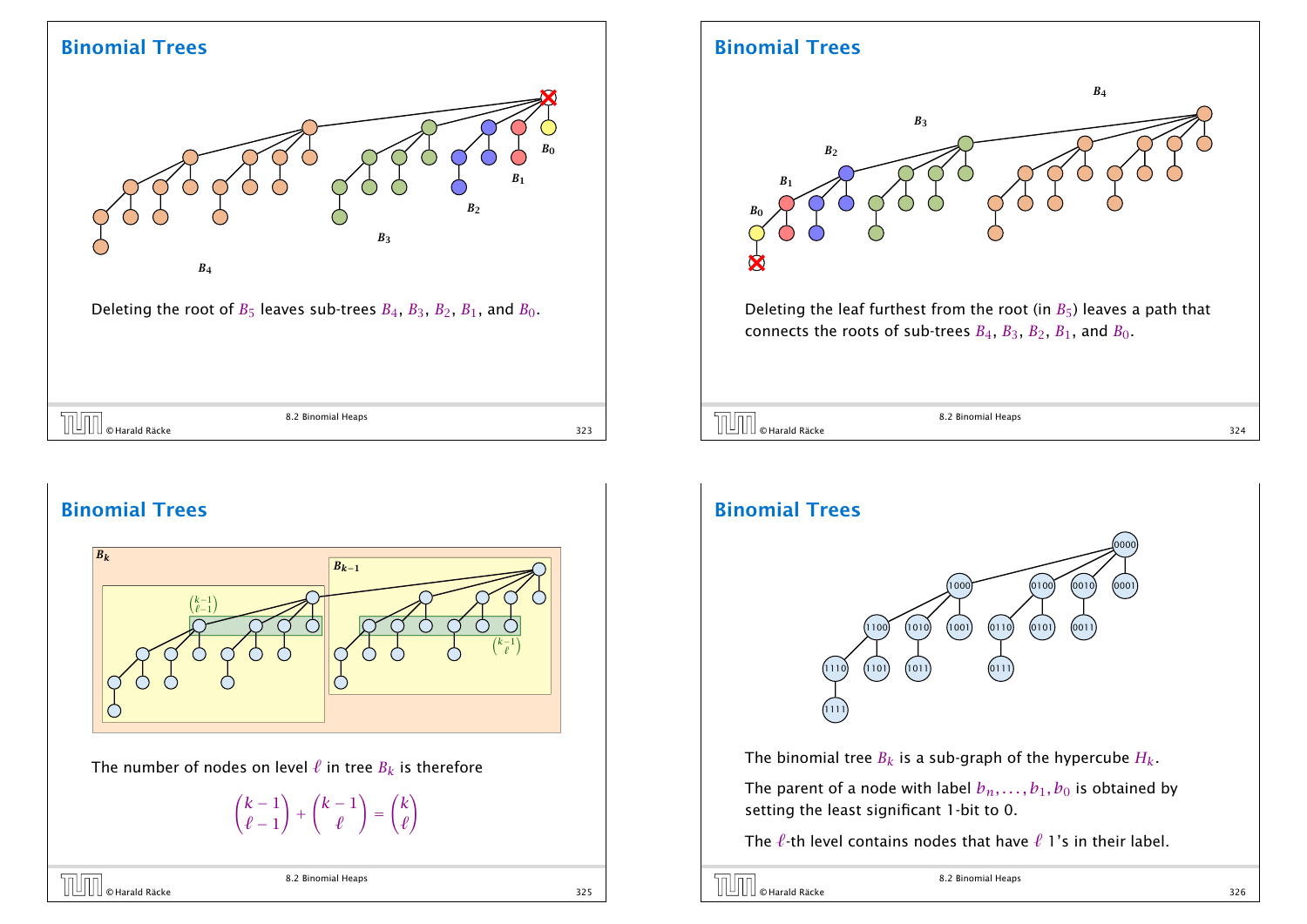## 8.2 Binomial Heaps

## 8.2 Binomial Heaps

#### How do we implement trees with non-constant degree?

- **▶ The children of a node are arranged in a circular linked list.**
- **▶ A child-pointer points to an arbitrary node within the list.**
- ▶ A parent-pointer points to the parent node.
- $\rightarrow$  Pointers *x*. left and *x*. right point to the left and right sibling of *x* (if *x* does not have siblings then *x*. left = *x*. right = *x*).



- $\triangleright$  Given a pointer to a node  $x$  we can splice out the sub-tree rooted at *x* in constant time.
- $\blacktriangleright$  We can add a child-tree *T* to a node *x* in constant time if we are given a pointer to *x* and a pointer to the root of *T*.

 $\overline{S}$  8.2 Binomial Heaps<br>328<br>328<br>328

8.2 Binomial Heaps

## Binomial Heap



In a binomial heap the keys are arranged in a collection of binomial trees.

Every tree fulfills the heap-property

There is at most one tree for every dimension/order. For example the above heap contains trees  $B_0$ ,  $B_1$ , and  $B_4$ .

## © Harald Räcke 329

## Binomial Heap: Merge

Given the number *n* of keys to be stored in a binomial heap we can deduce the binomial trees that will be contained in the collection.

Let  $B_{k_1}$ ,  $B_{k_2}$ ,  $B_{k_3}$ ,  $k_i < k_{i+1}$  denote the binomial trees in the collection and recall that every tree may be contained at most once.

Then  $n=\sum_i 2^{k_i}$  must hold. But since the  $k_i$  are all distinct this means that the *k<sup>i</sup>* define the non-zero bit-positions in the binary representation of *n*.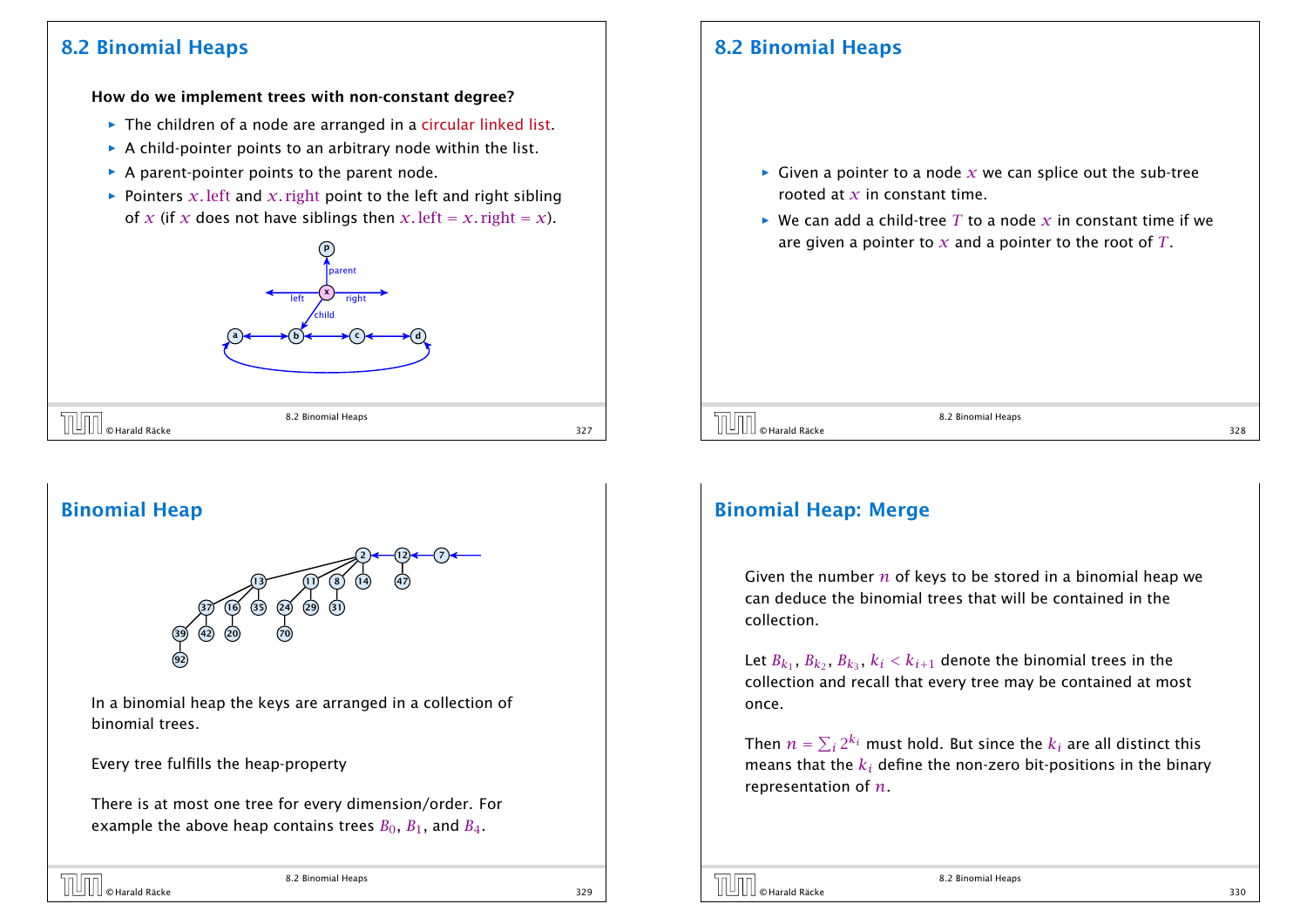#### Binomial Heap

#### Properties of a heap with *n* keys:

- *►* Let  $n = b_d b_{d-1}, \ldots, b_0$  denote binary representation of *n*.
- $\blacktriangleright$  The heap contains tree *B*<sup>*i*</sup> iff *b*<sup>*i*</sup> = 1.
- $\blacktriangleright$  Hence, at most  $\lfloor \log n \rfloor + 1$  trees.
- **►** The minimum must be contained in one of the roots.
- $\blacktriangleright$  The height of the largest tree is at most  $\lfloor \log n \rfloor$ .
- ▶ The trees are stored in a single-linked list; ordered by dimension/size.

#### $(12)$   $\leftarrow$   $(7)$  8) (14 24) (29 16) (35 42 8.2 Binomial Heaps

| l © Harald Räcke<br>. ت<br>Ш<br>ш<br>. |  |
|----------------------------------------|--|
|                                        |  |

5n lnn



#### Binomial Heap: Merge

The merge-operation is instrumental for binomial heaps.

A merge is easy if we have two heaps with different binomial trees. We can simply merge the tree-lists.

Note that we do not just do a concatenation as we want to keep the trees in the list sorted according to size.

Otherwise, we cannot do this because the merged heap is not allowed to contain two trees of the same order.

Merging two trees of the same size: Add the tree with larger root-value as a child to the other tree.



For more trees the technique is analogous to binary addition.

 $\overline{332}$   $\overline{332}$   $\overline{332}$   $\overline{332}$   $\overline{332}$ 

8.2 Binomial Heaps

## 8.2 Binomial Heaps

#### $S_1$ *.* merge $(S_2)$ :

- $\triangleright$  Analogous to binary addition.
- **Fime is proportional to the number of trees in both heaps.**
- $\blacktriangleright$  Time:  $\mathcal{O}(\log n)$ .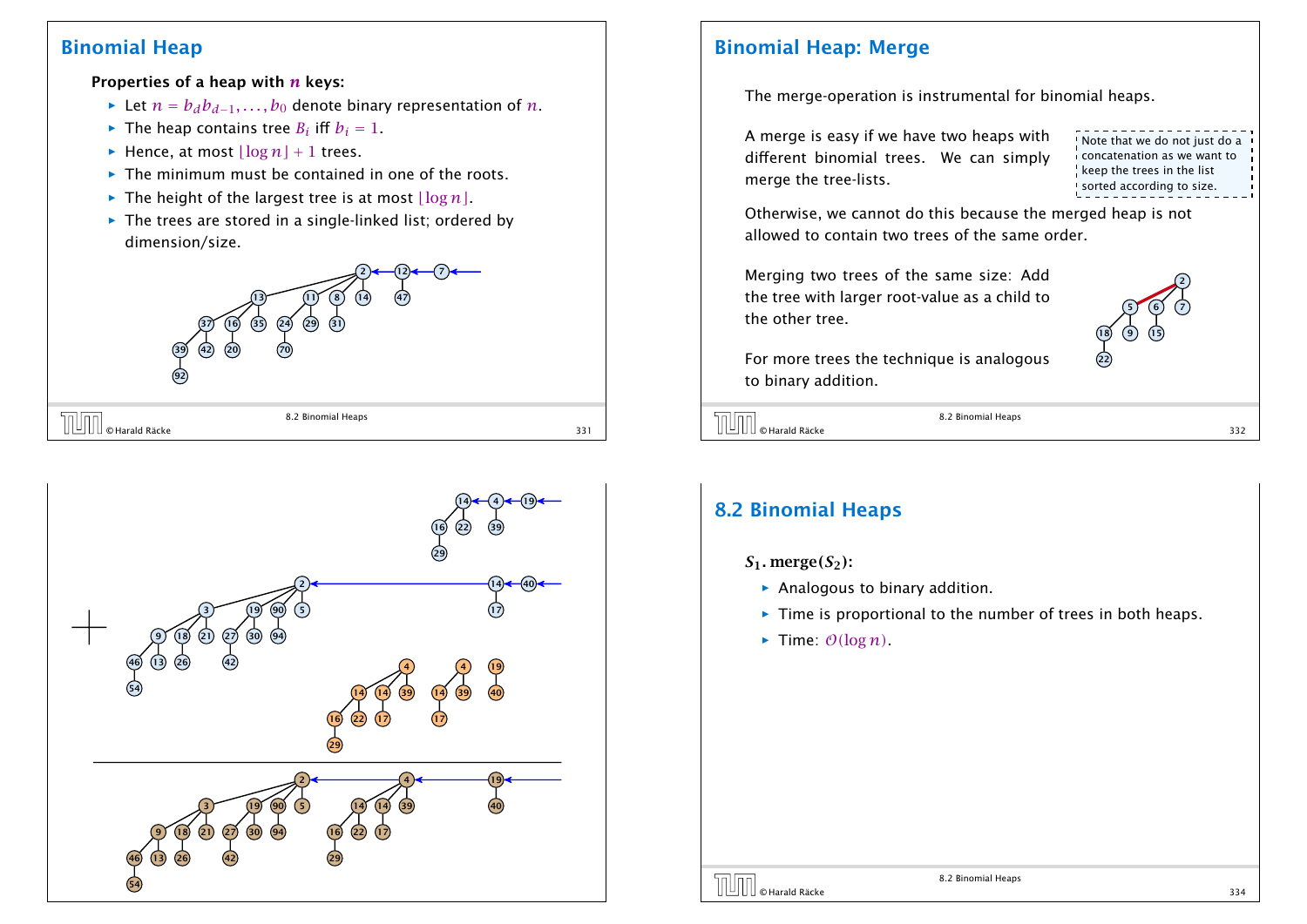#### 8.2 Binomial Heaps

All other operations can be reduced to merge*()*.

#### *S.* insert $(x)$ :

- $\blacktriangleright$  Create a new heap  $S'$  that contains just the element  $x.$
- $\blacktriangleright$  Execute *S*. merge*(S')*.
- $\blacktriangleright$  Time:  $\mathcal{O}(\log n)$ .

## 8.2 Binomial Heaps

*S.* minimum*()*:

- **Find the minimum key-value among all roots.**
- $\blacktriangleright$  Time:  $\mathcal{O}(\log n)$ .

8.2 Binomial Heaps

## 8.2 Binomial Heaps

*S.* delete-min*()*:

- **Find the minimum key-value among all roots.**
- $\blacktriangleright$  Remove the corresponding tree  $T_{\text{min}}$  from the heap.
- $\blacktriangleright$  Create a new heap  $S'$  that contains the trees obtained from *T*<sub>min</sub> after deleting the root (note that these are just  $O(log n)$  trees).
- $\blacktriangleright$  Compute *S*. merge*(S')*.
- $\blacktriangleright$  Time:  $O(log n)$ .

## 8.2 Binomial Heaps

- *S.* decrease-key*(*handle *h)*:
	- $\blacktriangleright$  Decrease the key of the element pointed to by  $h$ .
	- $\triangleright$  Bubble the element up in the tree until the heap property is fulfilled.

8.2 Binomial Heaps  $\overline{0}$   $\overline{0}$   $\overline{0}$   $\overline{0}$   $\overline{0}$   $\overline{0}$   $\overline{0}$   $\overline{0}$   $\overline{0}$   $\overline{0}$   $\overline{0}$   $\overline{0}$   $\overline{0}$   $\overline{0}$   $\overline{0}$   $\overline{0}$   $\overline{0}$   $\overline{0}$   $\overline{0}$   $\overline{0}$   $\overline{0}$   $\overline{0}$   $\overline{0}$   $\overline{0}$   $\overline{$ 

 $\triangleright$  Time:  $O(log n)$  since the trees have height  $O(log n)$ .

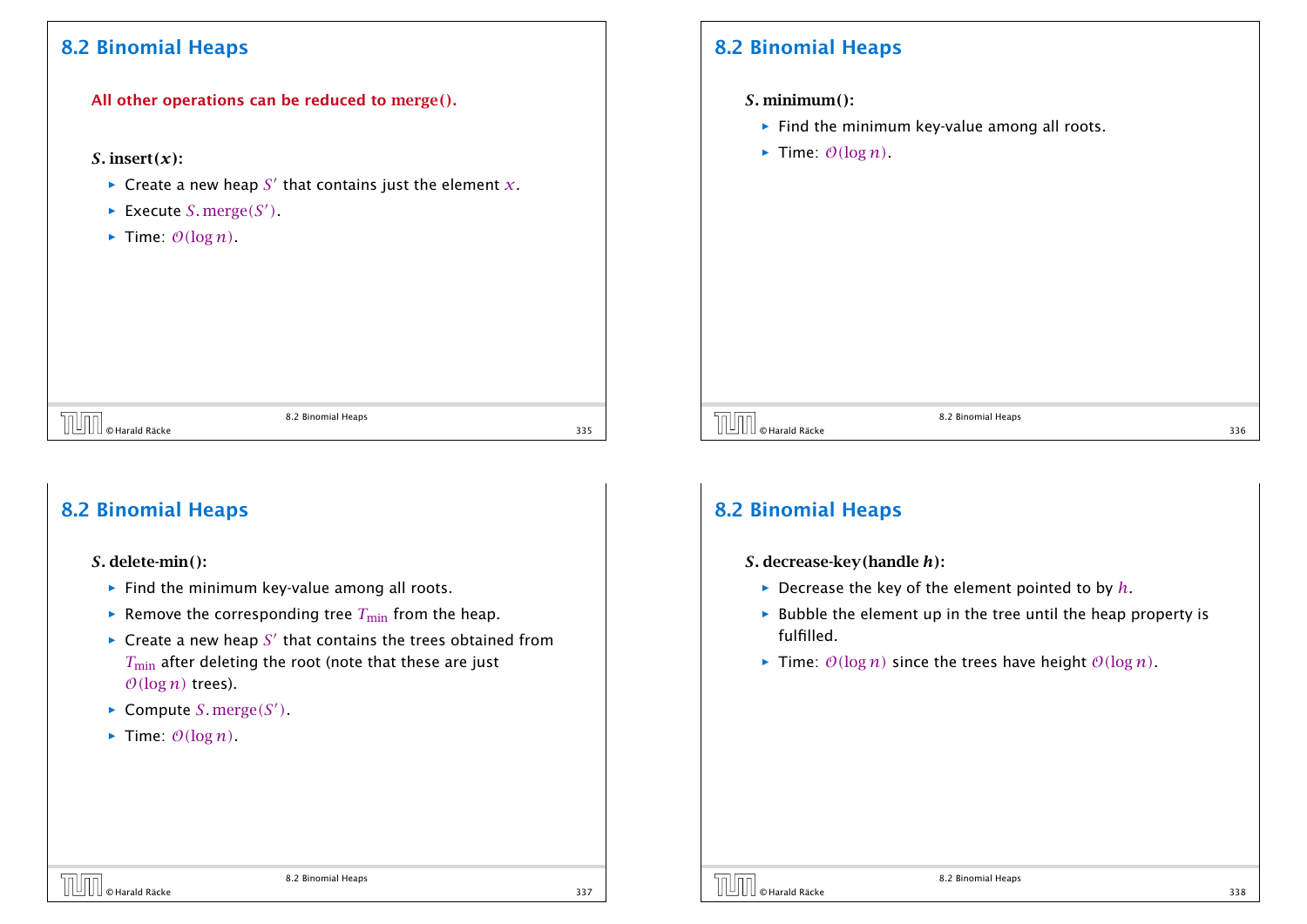## 8.2 Binomial Heaps

*S.* delete*(*handle *h)*:

- *<sup>ñ</sup>* Execute *S.* decrease-key*(h,* −∞*)*.
- *ñ* Execute *S.* delete-min*()*.
- $\blacktriangleright$  Time:  $\mathcal{O}(\log n)$ .

## 8.3 Fibonacci Heaps

Collection of trees that fulfill the heap property.

Structure is much more relaxed than binomial heaps.



|  | × |
|--|---|

8.3 Fibonacci Heaps

## 8.3 Fibonacci Heaps

#### Additional implementation details:

**Figure 2** Every node *x* stores its degree in a field *x*, degree. Note that this can be updated in constant time when adding a child to *x*.

8.2 Binomial Heaps  $\begin{array}{|c|c|}\n\hline\n\text{O} & \text{Hardd} & \text{Räcke}\n\hline\n\end{array}$ 

 $\blacktriangleright$  Every node stores a boolean value *x*. marked that specifies whether *x* is marked or not.

#### 8.3 Fibonacci Heaps

#### The potential function:

- $\rightarrow$  *t(S)* denotes the number of trees in the heap.
- $\blacktriangleright$   $m(S)$  denotes the number of marked nodes.
- We use the potential function  $\Phi(S) = t(S) + 2m(S)$ .



#### The potential is  $\Phi(S) = 5 + 2 \cdot 3 = 11$ .

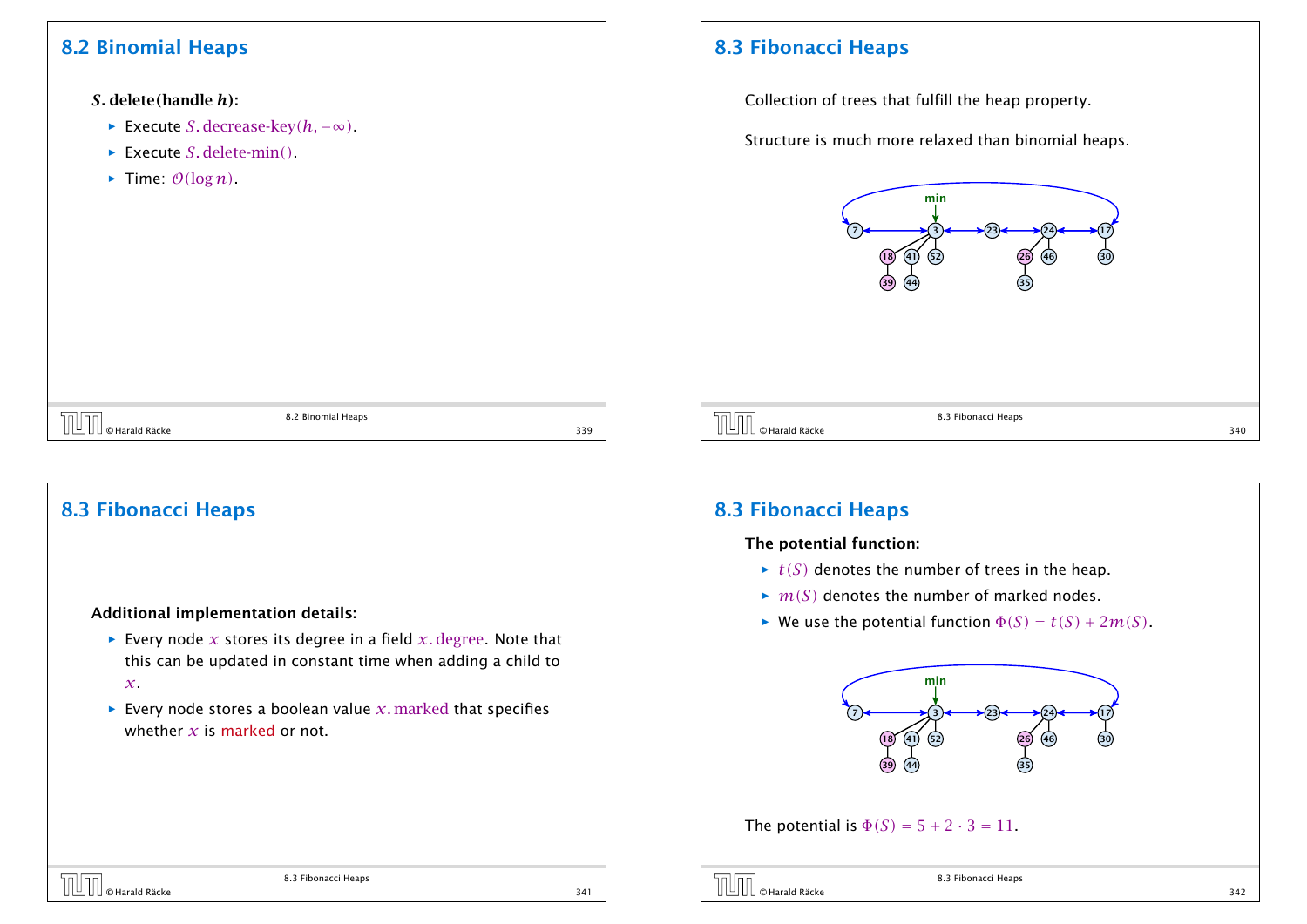We assume that one unit of potential can pay for a constant amount of work, where the constant is chosen "big enough" (to take care of the constants that occur).

To make this more explicit we use *c* to denote the amount of work that a unit of potential can pay for.

### 8.3 Fibonacci Heaps

#### *S.* minimum*()*

- ▶ Access through the min-pointer.
- $\blacktriangleright$  Actual cost  $\mathcal{O}(1)$ .
- $\triangleright$  No change in potential.
- $\blacktriangleright$  Amortized cost  $\mathcal{O}(1)$ .



• In the figure below the dashed edges are

• The minimum of the left heap becomes the new minimum of the merged heap.

replaced by red edges.

## 8.3 Fibonacci Heaps



- **Merge the root lists.**
- **Adjust the min-pointer**



#### Running time:

- $\blacktriangleright$  Actual cost  $\mathcal{O}(1)$ .
- ▶ No change in potential.
- $\blacktriangleright$  Hence, amortized cost is  $\mathcal{O}(1)$ .

| <b>THE CHATAIR RACKE</b> | 8.3 Fibonacci Heaps |     |
|--------------------------|---------------------|-----|
|                          |                     | 345 |

8.3 Fibonacci Heaps



8.3 Fibonacci Heaps  $\overline{\text{O}}$   $\overline{\text{O}}$   $\text{H}$   $\text{C}$   $\text{H}$   $\text{C}$   $\text{H}$   $\text{C}$   $\text{H}$   $\text{C}$   $\text{H}$   $\text{C}$   $\text{H}$   $\text{C}$   $\text{H}$   $\text{C}$   $\text{H}$   $\text{C}$   $\text{H}$   $\text{C}$   $\text{H}$   $\text{C}$   $\text{H}$   $\text{H}$   $\text{H}$   $\text{H}$   $\text{H}$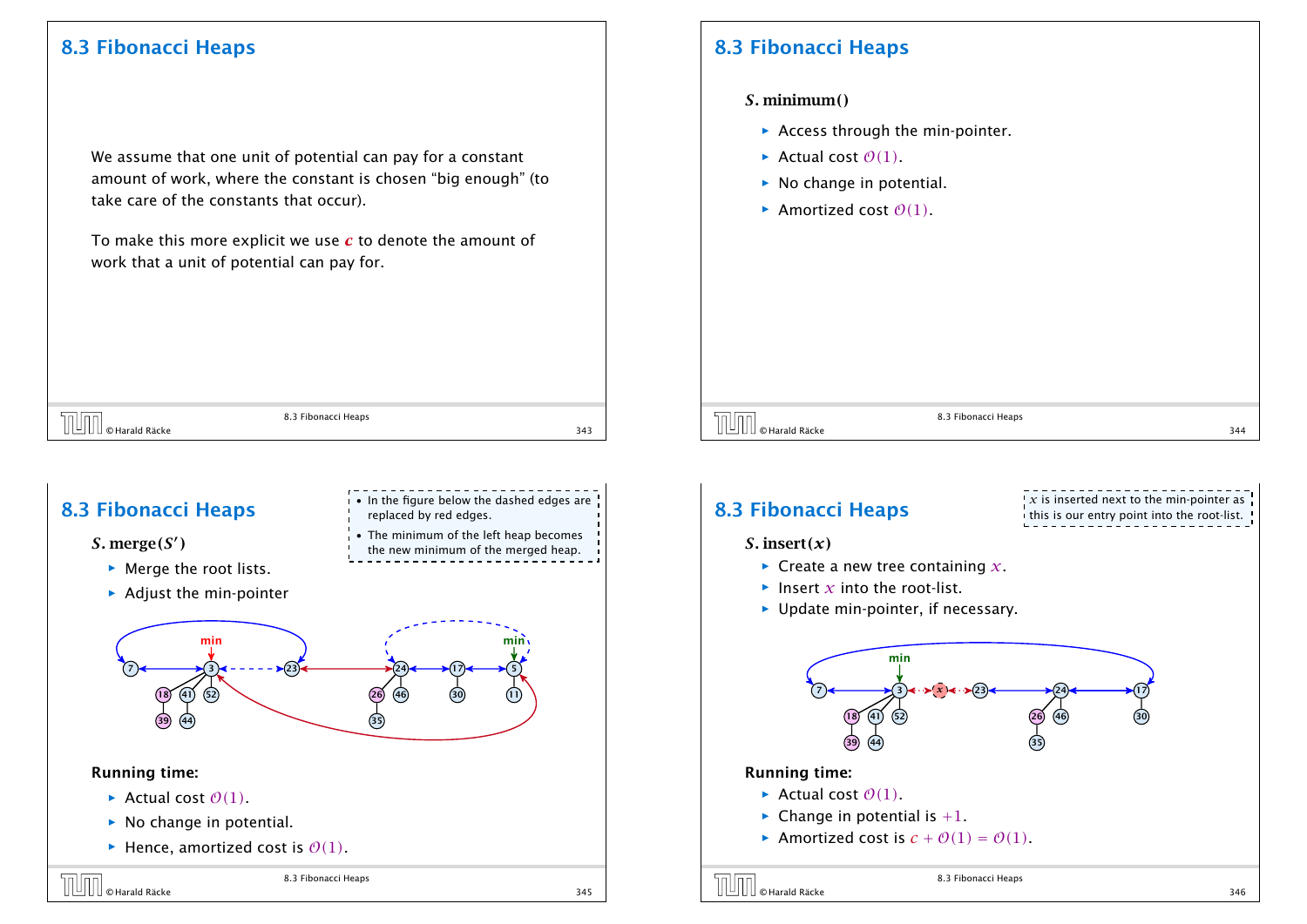## **8.3 Fibonacci Heaps**  $\frac{1}{2}D(\text{min})$  is the number of

children of the node that stores the minimum.

- *S.* delete-min*(x)*
	- ▶ Delete minimum; add child-trees to heap; time:  $D(\text{min}) \cdot \mathcal{O}(1)$ .
	- $\blacktriangleright$  Update min-pointer; time:  $(t + D(\text{min})) \cdot \mathcal{O}(1)$ .



#### 8.3 Fibonacci Heaps During the consolidation we traverse the root list. Whenever we discover two I trees that have the same degree we merge these trees. In order to efficiently !  $\frac{1}{2}$ check whether two trees have the same degree, we use an array that contains  $\frac{1}{2}$  for every degree value  $d$  a pointer to a tree left of the current pointer whose root Consolidate: 7 24 26) (46 35  $(23)$   $\longleftrightarrow$   $(24)$   $\longleftrightarrow$   $(17)$ 18 39 41 44 52 min  $\begin{array}{|c|c|c|c|c|}\n\hline\n0 & 1 & 2 & 3 \\
\hline\n\circ & \circ & \circ & \circ\n\end{array}$  $(7) \leftrightarrow (18) \leftrightarrow (41) \leftrightarrow (52)$ current

# © Harald Räcke 348

has degree *d* (if such a tree exist).

8.3 Fibonacci Heaps

## **8.3 Fibonacci Heaps Department of the number of the node that**

children of the node that stores the minimum.

- *S.* delete-min*(x)*
	- ▶ Delete minimum; add child-trees to heap; time:  $D(\text{min}) \cdot \mathcal{O}(1)$ .
	- $\blacktriangleright$  Update min-pointer; time:  $(t + D(\text{min})) \cdot \mathcal{O}(1)$ .



**►** Consolidate root-list so that no roots have the same degree. Time  $t \cdot \mathcal{O}(1)$  (see next slide).

| L                        | 8.3 Fibonacci Heaps |  |
|--------------------------|---------------------|--|
| <b>Harald Räcke</b><br>œ |                     |  |

## 8.3 Fibonacci Heaps



30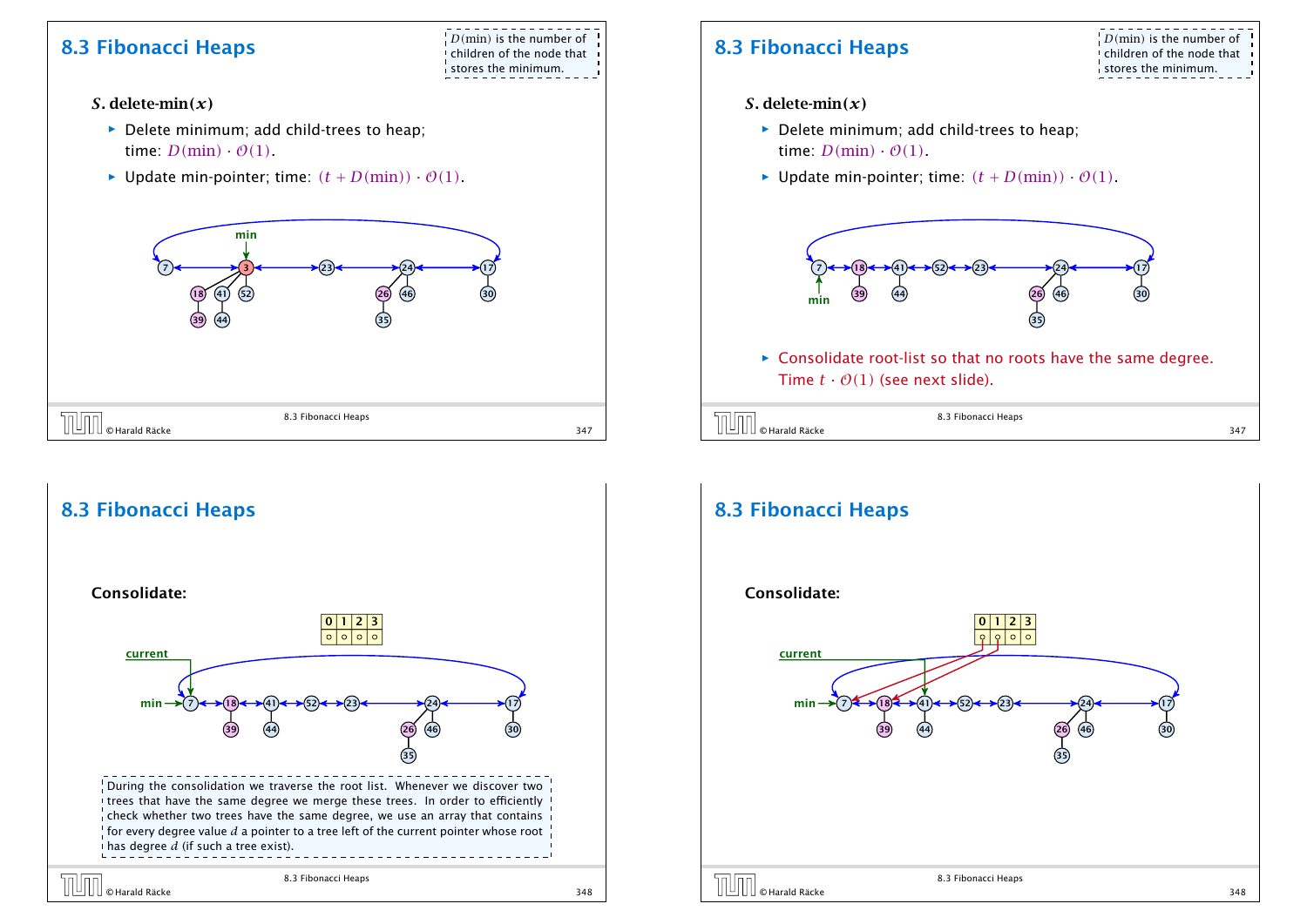

## 8.3 Fibonacci Heaps



## 8.3 Fibonacci Heaps

8.3 Fibonacci Heaps

#### Consolidate:



#### Consolidate: 7 52 24 26 46 35  $(23)$   $\longleftrightarrow$   $(24)$   $\longleftrightarrow$   $(17)$  $(30)$ 18 41) (39 44  $min \rightarrow$  $0 1 2 3$  $7 \times 18 \times 123 \times 124$ current 8.3 Fibonacci Heaps EN UNIX STATES AND RESERVE ASSAULT AND RESERVE AND RESERVE AND RESERVE AND RESERVE AND RESERVE AND STATES STAR<br>
348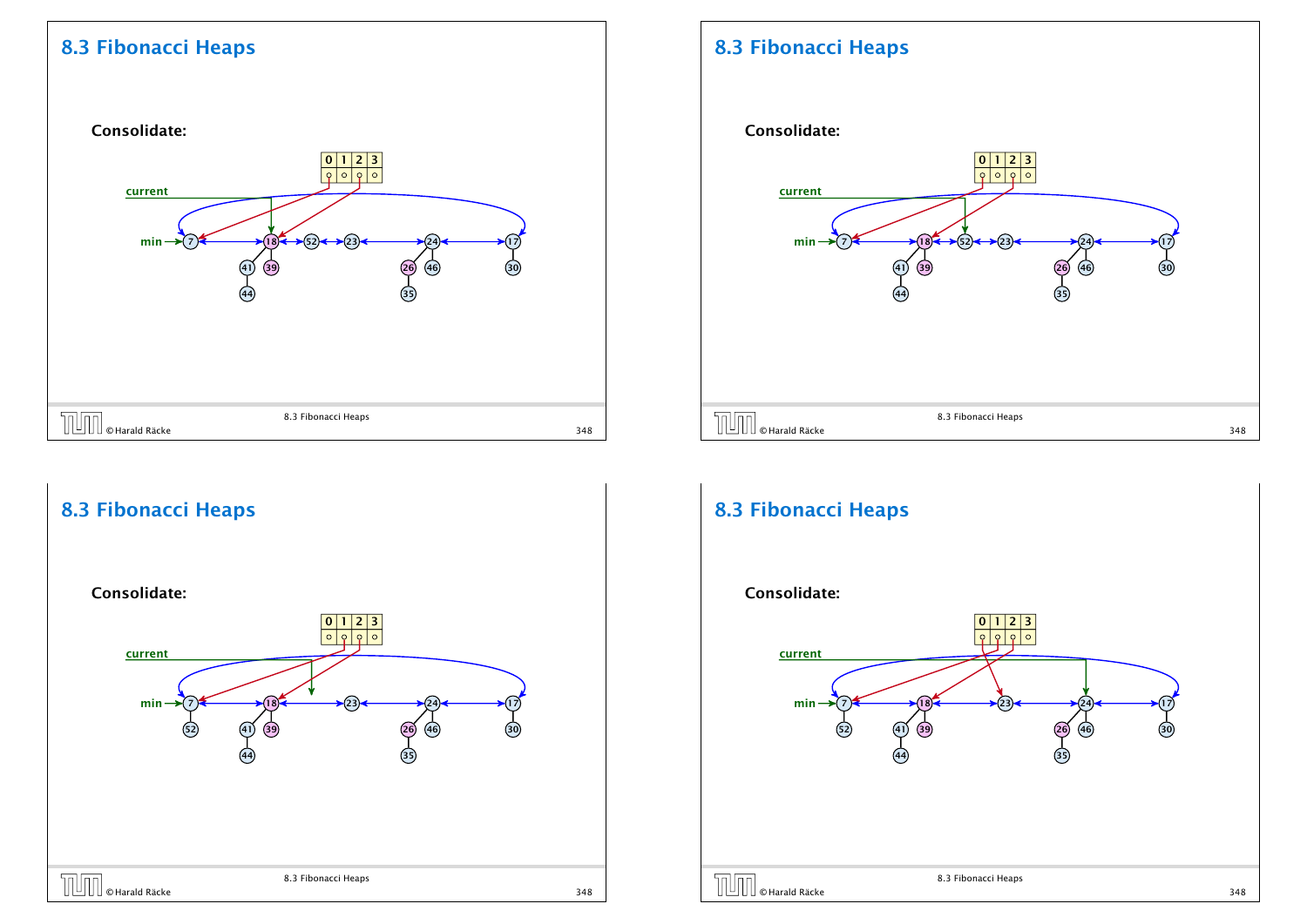



## 8.3 Fibonacci Heaps

#### Consolidate:



## **8.3 Fibonacci Heaps**

 $\pm t$  and  $t'$  denote the number of trees before and after the delete-min*()* operation, respectively.  $\left\{D_n\right\}$  is an upper bound on the degree (i.e., number of children) of a tree node.

Actual cost for delete-min*()*

- At most  $D_n + t$  elements in root-list before consolidate.
- Actual cost for a delete-min is at most  $O(1) \cdot (D_n + t)$ . Hence, there exists  $c_1$  s.t. actual cost is at most  $c_1 \cdot (D_n + t)$ .

#### Amortized cost for delete-min*()*

- $\blacktriangleright$   $t' \leq D_n + 1$  as degrees are different after consolidating.
- *►* Therefore  $\Delta \Phi \le D_n + 1 t$ ;
- *►* We can pay  $c \cdot (t D_n 1)$  from the potential decrease.
- **Fig. 2** The amortized cost is

 $c_1 \cdot (D_n + t) - c \cdot (t - D_n - 1)$ 

$$
\leq
$$
  $(c_1 + c)D_n + (c_1 - c)t + c \leq 2c(D_n + 1) \leq \mathcal{O}(D_n)$ 

for  $c \geq c_1$ .



8.3 Fibonacci Heaps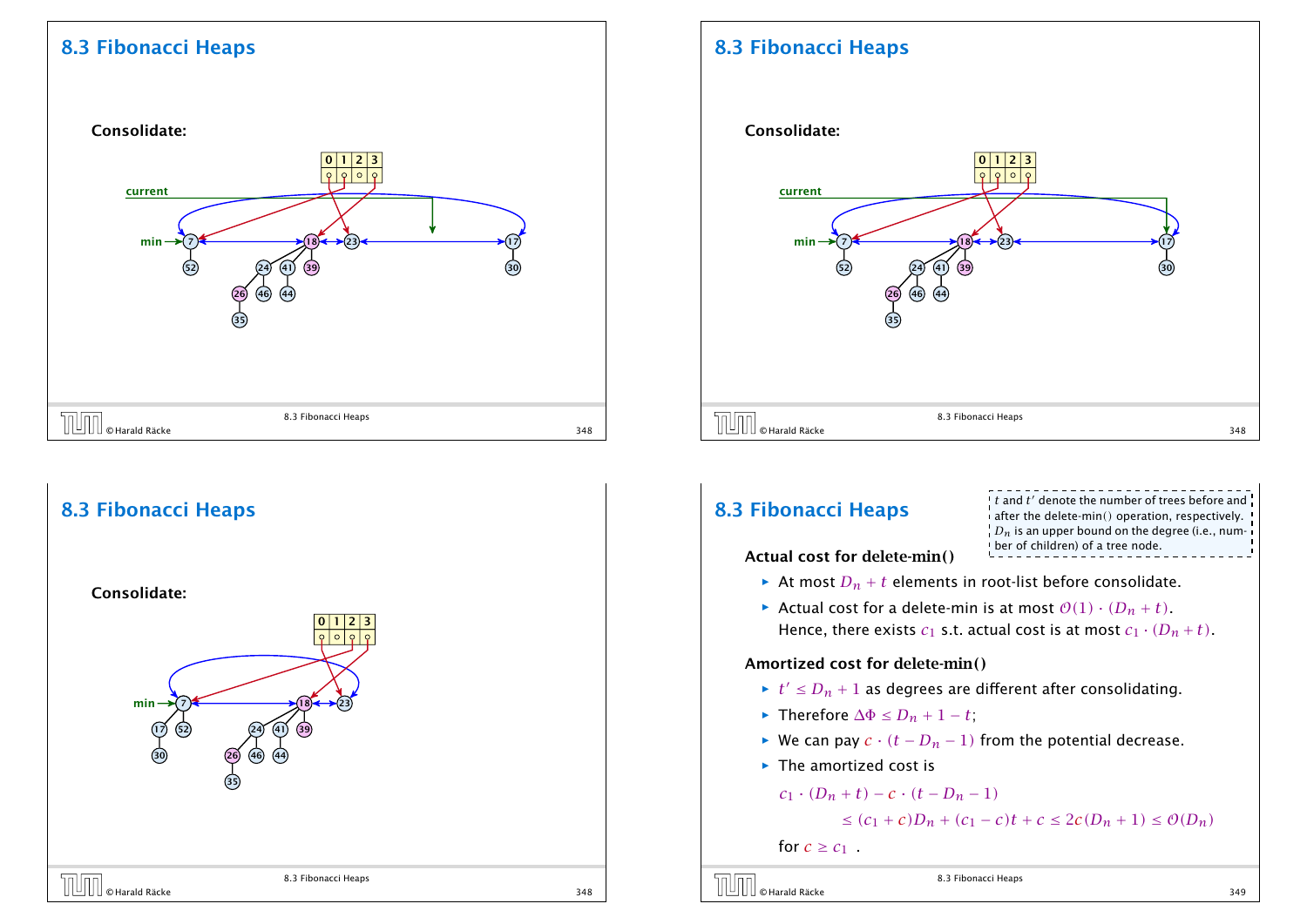If the input trees of the consolidation procedure are binomial trees (for example only singleton vertices) then the output will be a set of distinct binomial trees, and, hence, the Fibonacci heap will be (more or less) a Binomial heap right after the consolidation.

If we do not have delete or decrease-key operations then  $D_n \leq \log n$ .

|                     | 8.3 Fibonacci Heaps |      |
|---------------------|---------------------|------|
| © Harald Räcke<br>╺ |                     | $-2$ |



## Fibonacci Heaps: decrease-key*(*handle *h, v)*



#### Case 1: decrease-key does not violate heap-property

*ñ* Just decrease the key-value of element referenced by *h*. Nothing else to do.

 $\overline{S}$   $\overline{S}$   $\overline{S}$   $\overline{S}$   $\overline{S}$   $\overline{S}$   $\overline{S}$   $\overline{S}$   $\overline{S}$   $\overline{S}$   $\overline{S}$   $\overline{S}$   $\overline{S}$   $\overline{S}$   $\overline{S}$   $\overline{S}$   $\overline{S}$   $\overline{S}$   $\overline{S}$   $\overline{S}$   $\overline{S}$   $\overline{S}$   $\overline{S}$   $\overline{S}$   $\overline{$ 

8.3 Fibonacci Heaps

## Fibonacci Heaps: decrease-key*(*handle *h, v)*



#### Case 2: heap-property is violated, but parent is not marked

- $\triangleright$  Decrease key-value of element *x* reference by *h*.
- $\blacktriangleright$  If the heap-property is violated, cut the parent edge of  $x$ , and make *x* into a root.
- **Adjust min-pointers, if necessary.**
- $\blacktriangleright$  Mark the (previous) parent of *x* (unless it's a root).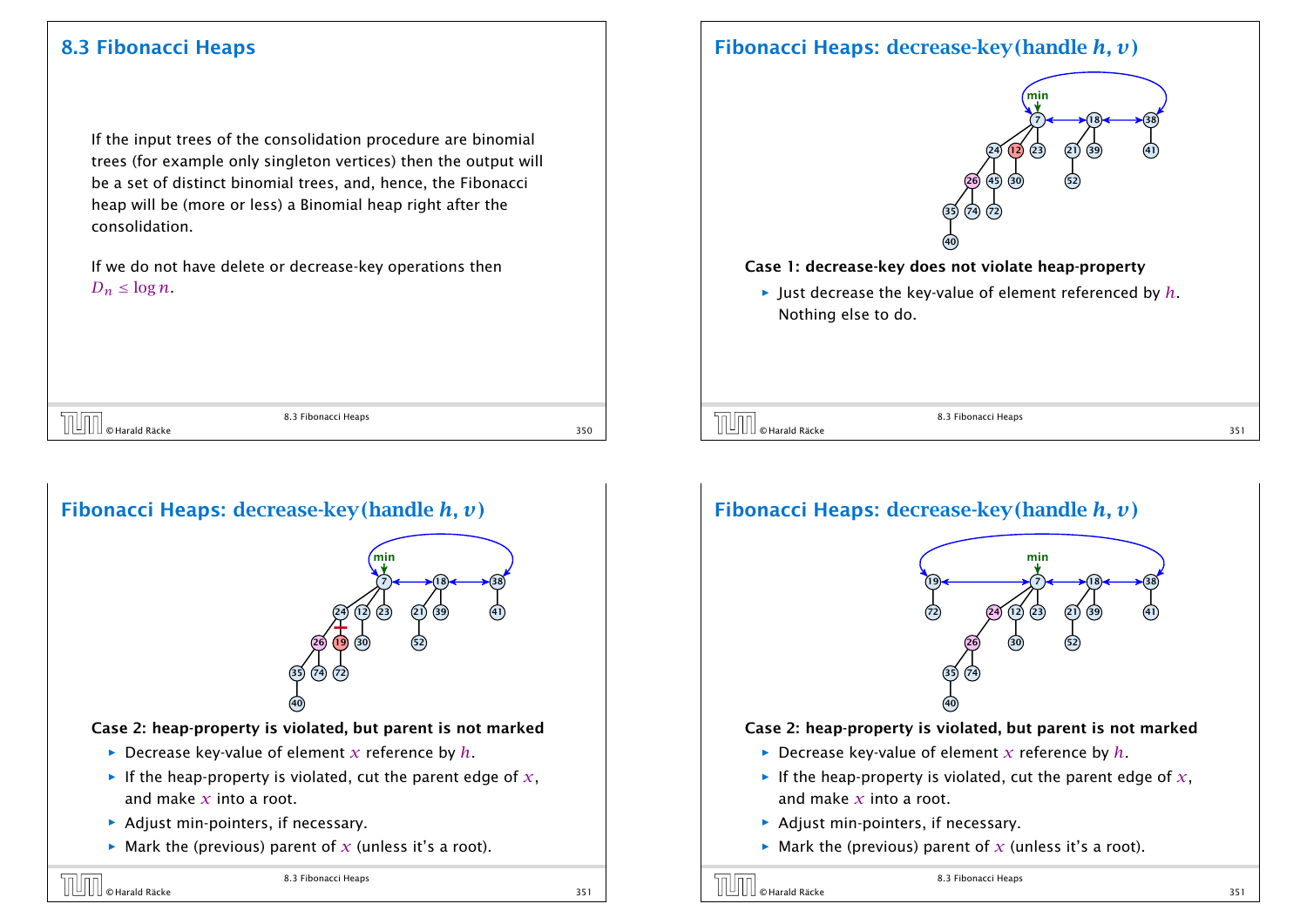#### Fibonacci Heaps: decrease-key*(*handle *h, v)*



#### Case 3: heap-property is violated, and parent is marked

- $\triangleright$  Decrease key-value of element *x* reference by *h*.
- $\blacktriangleright$  Cut the parent edge of *x*, and make *x* into a root.
- **Adjust min-pointers, if necessary.**
- **►** Continue cutting the parent until you arrive at an unmarked node.

| └ ─                    | 8.3 Fibonacci Heaps |  |
|------------------------|---------------------|--|
| II © Harald Räcke<br>╺ |                     |  |

#### Fibonacci Heaps: decrease-key*(*handle *h, v)*

#### Case 3: heap-property is violated, and parent is marked

- $\triangleright$  Decrease key-value of element *x* reference by *h*.
- $\blacktriangleright$  Cut the parent edge of *x*, and make *x* into a root.
- **Adjust min-pointers, if necessary.**
- **FICALLE EXECUTE THE FOLLOWING:** 
	- $p \leftarrow$  parent $[x]$ ;

```
while (p is marked)
```
 $pp \leftarrow$  parent $[p]$ ;

cut of *p*; make it into a root; unmark it;

8.3 Fibonacci Heaps

 $p \leftarrow pp$ 

if *p* is unmarked and not a root mark it;

Fibonacci Heaps: decrease-key*(*handle *h, v)*



#### Case 3: heap-property is violated, and parent is marked

- $\triangleright$  Decrease key-value of element *x* reference by *h*.
- $\blacktriangleright$  Cut the parent edge of *x*, and make *x* into a root.
- **Adjust min-pointers, if necessary.**
- ▶ Continue cutting the parent until you arrive at an unmarked node.

 $\overline{S}$  B.3 Fibonacci Heaps<br>  $\overline{S}$  Harald Räcke 351

8.3 Fibonacci Heaps

#### Fibonacci Heaps: decrease-key*(*handle *h, v)*

#### Actual cost:

- ▶ Constant cost for decreasing the value.
- $\blacktriangleright$  Constant cost for each of  $\ell$  cuts.
- $\blacktriangleright$  Hence, cost is at most  $c_2 \cdot (\ell + 1)$ , for some constant  $c_2$ .

#### Amortized cost:

- $\blacktriangleright$   $t' = t + \ell$ , as every cut creates one new root.
- $\mathbb{R}$  *m'* ≤ *m* − ( $\ell$  − 1) + 1 = *m* −  $\ell$  + 2, since all but the first cut unmarks a node; the last cut may mark a node.

8.3 Fibonacci Heaps

- $\Delta \Phi \leq \ell + 2(-\ell + 2) = 4 \ell$
- ▶ Amortized cost is at most

#### $c_2(\ell+1) + c(4-\ell) \le (c_2 - c)\ell + 4c + c_2 = \mathcal{O}(1)$

trees before and after operation.  $m$  and  $m'$ : number of marked nodes before and after operation.

*t* and *t* 0 : number of

order and the set of the set of the set of the set of the set of the set of the set of the set of the set of the set of the set of the set of the set of the set of the set of the set of the set of the set of the set of th

Marking a node can be viewed as a first step towards becoming a root. The first time *x* loses a child <sup>1</sup> it is marked; the second time it loses a child it is made into a root.

© Harald Räcke 353

if  $c \geq c_2$ .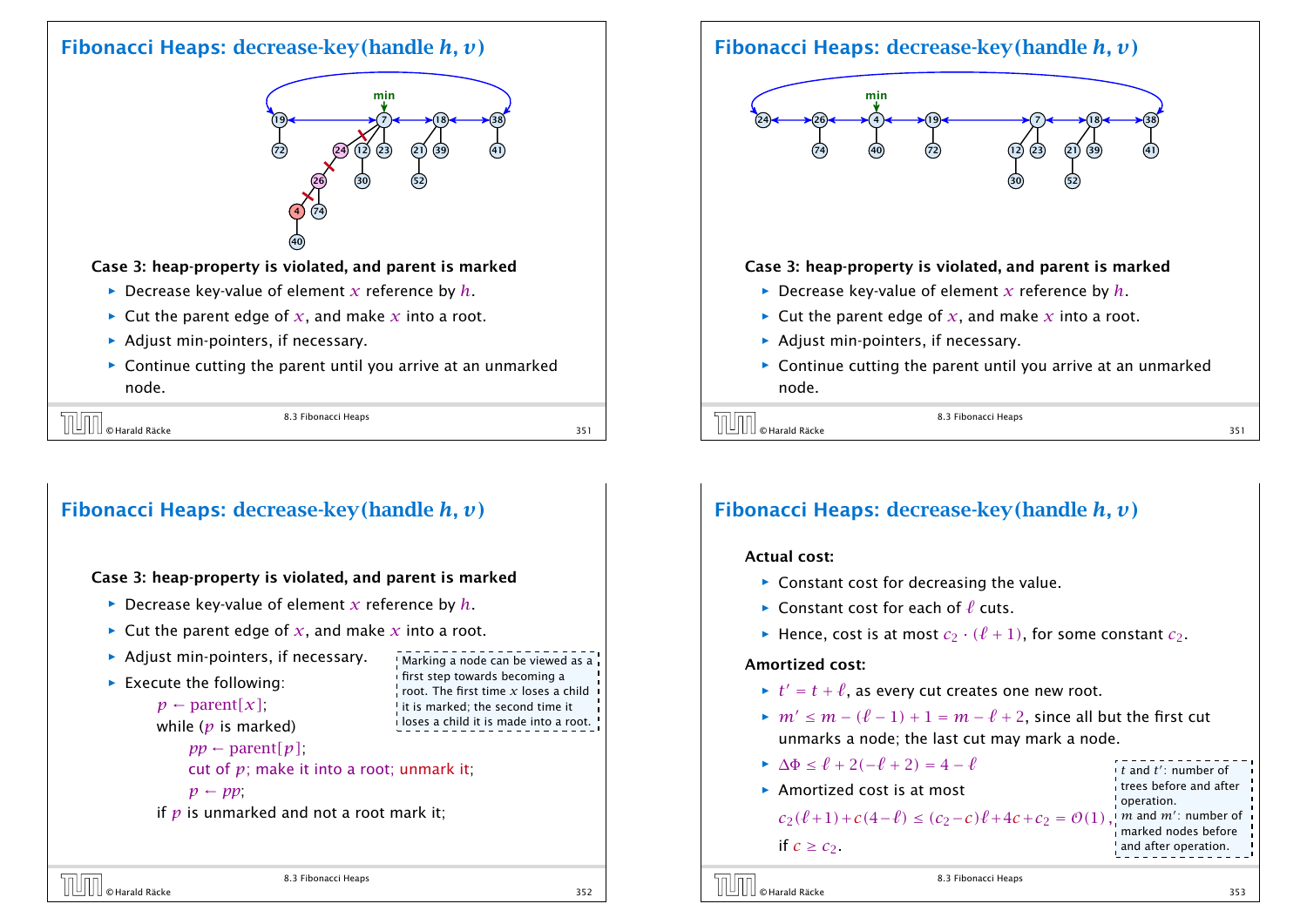#### Delete node

#### *H.* delete*(x)*:

- *►* decrease value of *x* to  $-\infty$ .
- $\blacktriangleright$  delete-min.

#### Amortized cost: O*(Dn)*

- $\rightarrow$  O(1) for decrease-key.
- $\rightarrow$   $\mathcal{O}(D_n)$  for delete-min.

|                      | 8.3 Fibonacci Heaps |     |
|----------------------|---------------------|-----|
| © Harald Räcke<br>-- |                     | 354 |

## 8.3 Fibonacci Heaps

#### Proof

- *►* When  $y_i$  was linked to *x*, at least  $y_1, \ldots, y_{i-1}$  were already linked to *x*.
- *►* Hence, at this time  $degree(x) \ge i 1$ , and therefore also  $degree(\gamma_i) \geq i-1$  as the algorithm links nodes of equal degree only.

8.3 Fibonacci Heaps

- $\blacktriangleright$  Since, then  $\gamma_i$  has lost at most one child.
- *►* Therefore, degree $(\gamma_i) \geq i 2$ .

## 8.3 Fibonacci Heaps

#### Lemma 1

*Let x be a node* with degree *k* and let  $y_1, \ldots, y_k$  denote the *children of x in the order that they were linked to x. Then*

degree(
$$
y_i
$$
)  $\ge \begin{cases} 0 & \text{if } i = 1 \\ i - 2 & \text{if } i > 1 \end{cases}$ 



 $\overline{\text{O}}$   $\overline{\text{O}}$   $\text{H}$   $\text{B}$   $\text{B}$   $\text{B}$   $\text{B}$   $\text{B}$   $\text{B}$   $\text{B}$   $\text{B}$   $\text{B}$   $\text{B}$   $\text{B}$   $\text{B}$   $\text{B}$   $\text{B}$   $\text{B}$   $\text{B}$   $\text{B}$   $\text{B}$   $\text{B}$   $\text{B}$   $\text{B}$   $\text{B}$   $\text{B}$   $\text{B}$ 

8.3 Fibonacci Heaps

#### 8.3 Fibonacci Heaps

- $\blacktriangleright$  Let  $s_k$  be the minimum possible size of a sub-tree rooted at a node of degree *k* that can occur in a Fibonacci heap.
- $\blacktriangleright$  *s*<sub>*k*</sub> monotonically increases with *k*
- $s_0 = 1$  and  $s_1 = 2$ .

Let *x* be a degree *k* node of size  $s_k$  and let  $\gamma_1, \ldots, \gamma_k$  be its children.





8.3 Fibonacci Heaps

 $\begin{array}{|c|c|c|}\hline \text{||} \text{||} \text{ } \text{} \text{H} \text{ and } \text{Räcke} \end{array}$  356  $\begin{array}{|c|c|c|}\hline \text{356} \end{array}$